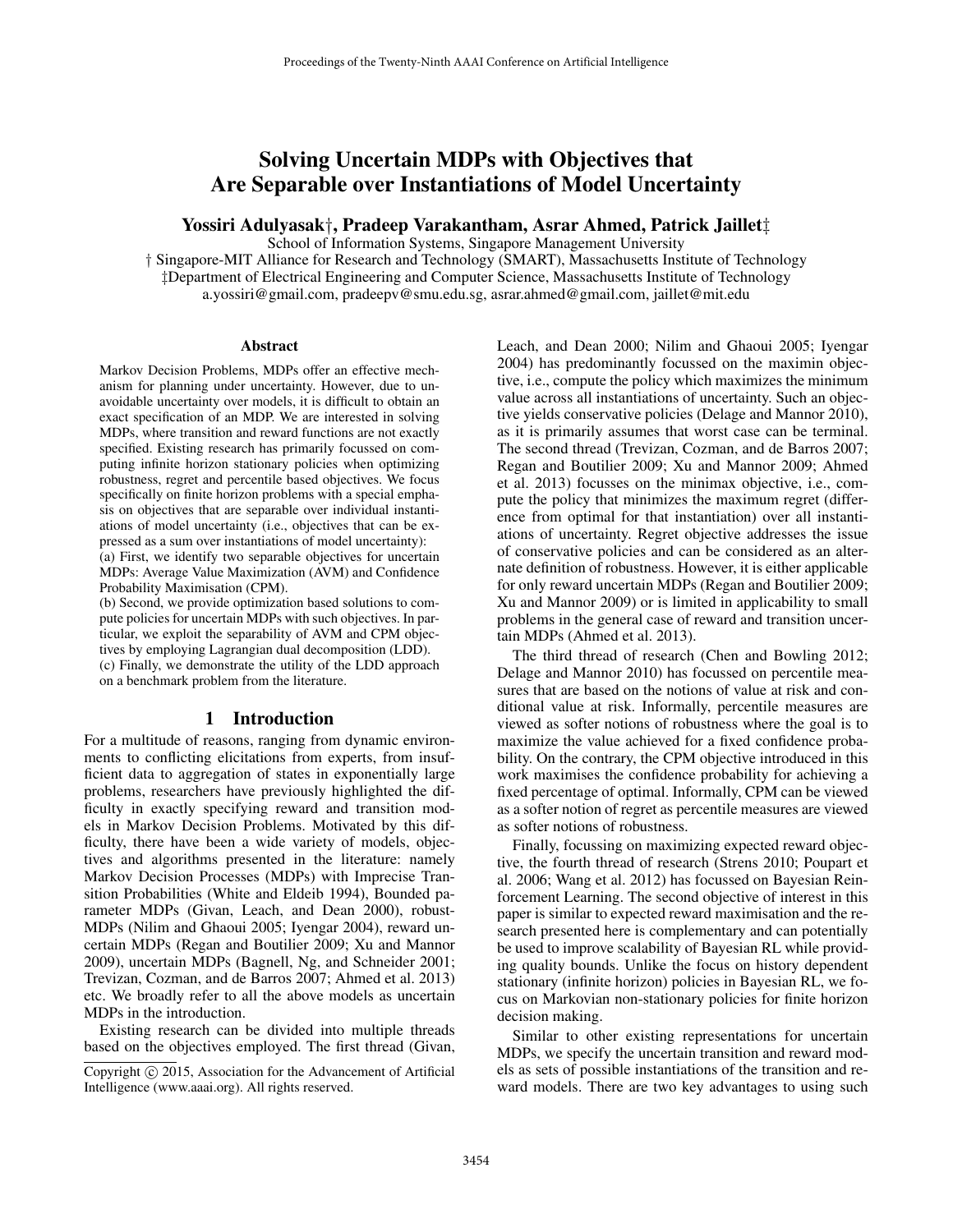a model over other representations: (a) First, since there are no assumptions made on the uncertainty sets (e.g., imposing continuous intervals or convex uncertainty sets) and since we only require a simulator, such a model is general; and (b) We can represent dependence in probability distributions of uncertainty across time steps and states. This dependence is important for characterizing many important applications. For instance, in disaster rescue, if a part of the building breaks, then the parts of the building next to it also have a higher risk of falling. Capturing such dependencies of transitions or rewards across states has received scant attention in the literature.

Our contribution is a general decomposition approach based on Lagrangian dual decomposition to exploit separable structure present in certain optimization objectives for uncertain MDPs. An advantage of our approach is the presence of posterior quality guarantees. Finally, we provide experimental results on a disaster rescue problem from the literature to demonstrate the utility of our approach with respect to both solution quality and run-time in comparison with benchmark approaches.

#### 2 Model: Uncertain MDPs

We now provide the formal definition for uncertain MDP. A sample is used to represent an MDP that is obtained by taking an instantiation from the uncertainty distribution over transition and reward models in an uncertain MDP. Since we consider multiple objectives, we exclude objective in the definition of an uncertain MDP and then describe the various objectives separately. An uncertain MDP (Ahmed et al. 2013) captures uncertainty over the transition and reward models in an MDP. A finite horizon uncertain MDP is defined as the tuple:  $\langle S, A, \xi, Q, H \rangle$ . S denotes the set of states and A denotes the set of actions.  $\xi$  denotes the set of transition and reward models with  $Q$  (finite) elements. A sample  $\xi_q$  in this set is given by  $\xi_q = \langle \mathcal{T}_q, \mathcal{R}_q \rangle$ , where  $\mathcal{T}_q$  and  $\mathcal{R}_q$  denote transition and reward functions for that sample.  $\mathcal{T}_q^t(s, a, s')$  represents the probability of transitioning from state  $s \in S$  to state  $s' \in S$  on taking action  $a \in A$  at time step t according to the  $q^{th}$  sample in ξ. Similarly,  $\mathcal{R}_q^t(s, a)$ represents the reward obtained on taking action  $a$  in state  $s$ at time t according to qth sample in  $\xi$ . Finally, H is the time horizon.

We do not assume the knowledge of the distribution over the elements in sets  $\{\mathcal{T}_q\}_{q\leq Q}$  or  $\{\mathcal{R}_q\}_{q\leq Q}$ . Also, an uncertain MDP captures the general case where uncertainty distribution across states and across time steps are dependent on each other. This is possible because each of our samples is a transition and reward function, each of which is defined over the entire time horizon.

We consider two key objectives<sup>1</sup>:

• In AVM, we compute a policy,  $\vec{\pi}^0$  that maximizes the average of expected values,  $v_q(\vec{\pi}^0)$  across all the samples,  $\xi$  of transition and reward models:

$$
\max_{\vec{\pi}^0} \frac{1}{Q} \sum_q v_q(\vec{\pi}^0)
$$

• In CPM, we compute a policy,  $\vec{\pi}^0$  that maximizes the probability over all samples,  $\xi$ ,  $\mathbb{P}_{\xi}$ () that the value,  $v_q(\vec{\pi}^0)$  obtained is at least  $\beta\%$  of the optimal value,  $\hat{v}_q^*$ for that same sample:

$$
\max_{\vec{\pi}^0} \quad \mathbb{P}_{\xi} \left( v_q(\vec{\pi}^0) \ge \frac{\beta}{100} \hat{v}_q^* \right) \tag{1}
$$

The sample set,  $\xi$  based representation for uncertain transition and reward functions is general and can be generated from other representations of uncertainty such as bounded intervals. It should be noted that our policy computation can just focus on a limited number of samples and using principles of Sample Average Approximation (Ahmed et al. 2013) we can find empirical guarantees on solution quality for a larger set of samples. The limited number of samples can be obtained using sample selection heuristics, such as greedy or maximum entropy (Ahmed et al. 2013).

## 3 Solving Uncertain MDPs with Separable **Objectives**

We first provide the notation in Table 1. Our approach to

| <b>Symbol</b>  | <b>Description</b>                                                       |
|----------------|--------------------------------------------------------------------------|
| $\vec{\pi}^0$  | Policy for all time steps, given by                                      |
|                | $\langle \pi^0, \ldots, \pi^t, \ldots, \pi^{H-1} \rangle$                |
| $x_q^t(s,a)$   | Number of times action $a$ is executed in state $s$ at                   |
|                | time step t according to the sample $\xi_q$ for $\vec{\pi}^0$            |
| $\pi^t_q(s,a)$ | Probability of taking action $a$ in state $s$ at                         |
|                | time t according to policy $\vec{\pi}^0$ for sample $\xi_a$              |
| $\delta(s)$    | Starting probability for the state s                                     |
| $\xi_a$        | Sample q that is equal to $\langle \mathcal{T}_a, \mathcal{R}_a \rangle$ |
|                |                                                                          |

Table 1: Notation

solving Uncertain MDPs with separable objectives is to employ optimization based techniques. Initially, we provide a general optimization formulation for a separable objective Uncertain MDP and then provide examples of objectives for Uncertain MDPs that have that structure in their optimization problems. Formally, the separable structure in the optimization problem solving an Uncertain MDP is given in SOLVEUNCMDP-SEPSTRUCTURE() of Table 2.

Intuitively, separability is present in the objective (sum of functions defined over individual samples) as well as in a subset of the constraints. w denotes the set of variables over

$$
\frac{1}{Q} \max_{\mathbf{w}} \sum_{\mathbf{w}} f_q(\mathbf{w}) \quad \text{s.t.} \tag{2}
$$

$$
\mathcal{C}_q(\mathbf{w}_q) \le 0 \tag{3}
$$

$$
\mathcal{J}_{1,\ldots,q,\ldots,Q}(\mathbf{w}) \le 0\tag{4}
$$

Table 2: SOLVEUNCMDP-SEPSTRUCTURE()

 $1$ Depending on the objective, the optimal policy for an uncertain MDP with dependent uncertainty can potentially be history dependent. We only focus on computing the traditional reactive Markovian policies (where action or distribution over actions is associated with a state).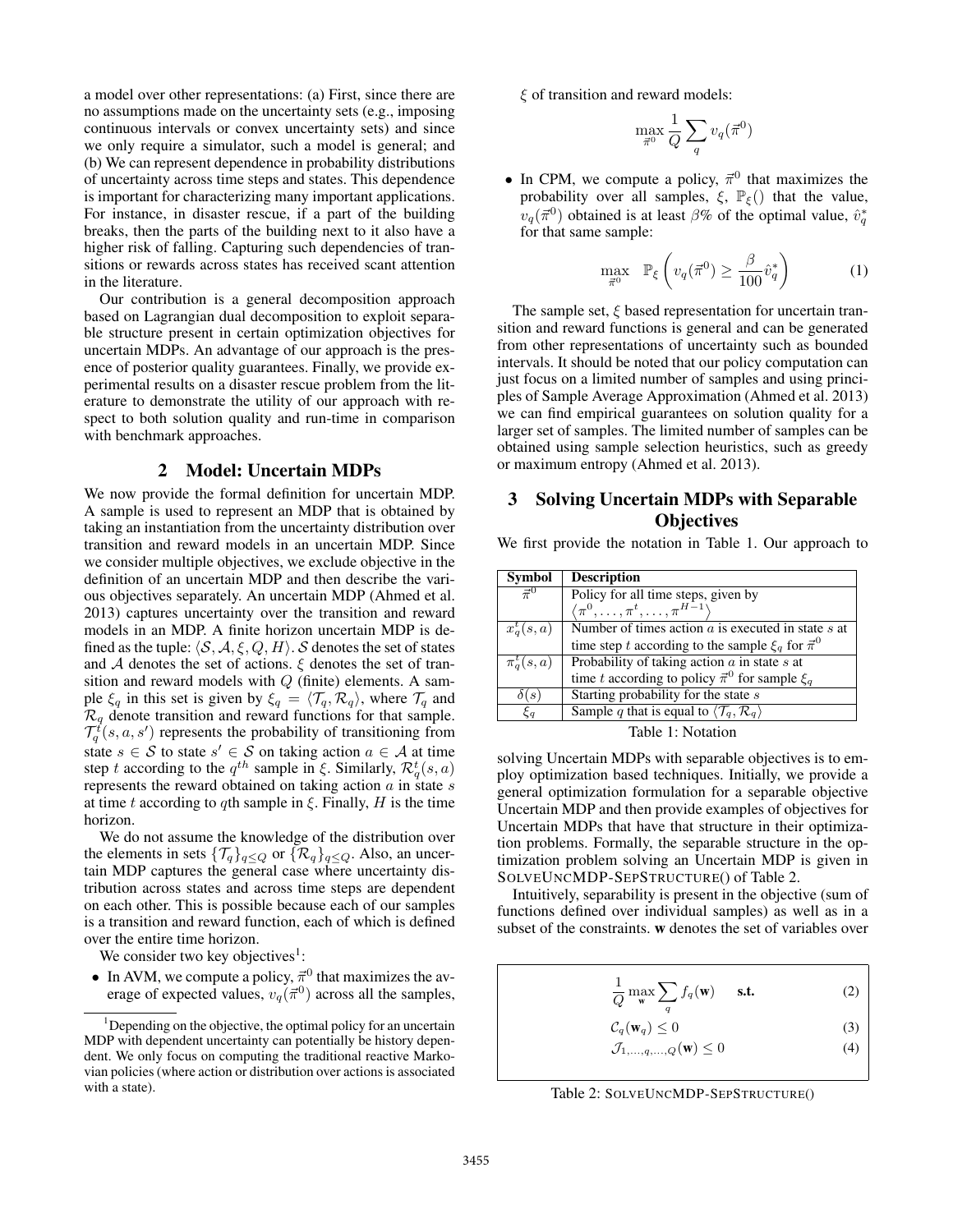$$
\frac{1}{Q} \max_{\mathbf{x}} \sum_{q} \left[ \sum_{t,s,a} \mathcal{R}_q^t(s,a) \cdot x_q^t(s,a) \right] \quad \text{s.t.} \tag{5}
$$

$$
\sum_{a} x_q^0(s, a) = \delta(s), \ \forall q, s \tag{6}
$$

$$
\sum_a x_q^{t+1}(s,a) -
$$

$$
\sum_{s',a} \mathcal{T}_q^{t+1}(s',a,s) \cdot x_q^t(s',a) = 0, \ \forall q,t,s \tag{7}
$$

$$
\pi_q^t(s, a) = \frac{x_q^t(s, a)}{\sum_{a'} x_q^t(s, a')}, \ \forall q, t, s, a \tag{8}
$$

$$
\pi_q^t(s, a) - \kappa^t(s, a) = 0, \ \forall q, t, s, a. \tag{9}
$$

#### Table 3: SOLVEUNCMDP-AVM()

which maximization is performed and we assume that the function  $f_q(\mathbf{w})$  is convex.  $\mathcal{C}_q$  refers to the constraints associated with an individual sample,  $q$ .  $\mathcal{J}_{1,...,q,...,Q}$  refers to the joint (or complicating) constraints that span multiple samples. We provide two objectives, which have this structure (of Table 2) in their optimization problem.

### 3.1 Average Value Maximization (AVM)

In AVM, we compute a single policy  $\vec{\pi}^0$  that maximizes the total average value over the sample set  $\xi$ . Extending on the dual formulation for solving MDPs, we provide the formulation in SOLVEUNCMDP-AVM() (Table 3) for solving uncertain MDPs.

Intuitively, we compute a single policy,  $\vec{\pi}^0$ , for all samples, such that the flow, x corresponding to that policy satisfies flow preservation constraints (flow into a state = flow out of a state) for each of the samples,  $q$ . In optimization problem of SOLVEUNCMDP-AVM(), constraints (6)- (7) describe the conservation of flow for the MDP associated with each sample  $q$  of transition and reward functions. Constraints (8) compute the policy from the flow variables,  $x$  and constraints (9) ensure that the policies are the same for all the sample MDPs.  $\kappa$  is a free variable that is employed to ensure that policies over all the sample MDPs remains the same. Due to the presence of constraints (8), it should be noted that this optimization problem is challenging to solve. Figures 1(b)-(c) in experimental results demonstrate the challenging nature of this optimization problem with run-time increasing exponentially over increased scale of the problem.

In the optimization model provided in SOLVEUNCMDP-AVM, if the constraints (9) are relaxed, the resulting model can be decomposed into Q deterministic MDPs, each of which can be solved very efficiently. Therefore, we pursue a Lagrangian dual decomposition approach (Boyd et al. 2007),(Komodakis, Paragios, and Tziritas 2007),(Furmston and Barber 2011) to solve the uncertain MDP. We have the following steps in this decomposition approach<sup>2</sup>:

– We first compute the Lagrangian dual decomposition

(LDD) corresponding to the model in SOLVEUNCMDP-AVM(), by dualizing the combination of constraints (9) and (8).

– We then employ a projected sub-gradient descent algorithm to update prices based on the solutions computed from the different sub-problems.

Dual Decomposition for AVM We start with computing the Lagrangian by first substituting (8) into (9):

$$
x_q^t(s, a) - \kappa^t(s, a) \sum_{a'} x_q^t(s, a') = 0 \quad \forall q, t, s, a. \quad (10)
$$

Constraints (10) are valid as  $\sum_{a'} x_q^t(s, a') = 0$  implies that state  $s$  is an absorbing state and typically, not all states are absorbing . We replace  $(8)-(9)$  with  $(10)$  and dualize these constraints. Lagrangian dual is then provided as follows:

$$
L(\mathbf{x}, \kappa, \lambda) = \sum_{q,t,s,a} \mathcal{R}_q^t(s, a) \cdot x_q^t(s, a) +
$$

$$
\sum_{q,t,s,a} \lambda_q^t(s, a) \left( x_q^t(s, a) - \kappa^t(s, a) \sum_{a'} x_q^t(s, a') \right)
$$

where  $\lambda$  is the dual vector associated with constraints (10). Denote by  $\mathcal C$  the feasible set for vector  $x$ , described by constraints (6)-(7). A solution with respect to a given vector  $\lambda$ is determined by:

$$
G(\boldsymbol{\lambda}) = \max_{(\boldsymbol{x}) \in \mathcal{C}, \kappa} L(\boldsymbol{x}, \kappa, \boldsymbol{\lambda})
$$
  
= 
$$
\max_{(\boldsymbol{x}) \in \mathcal{C}, \kappa} \Big( \sum_{q, t, s, a} \mathcal{R}_q^t(s, a) \cdot x_q^t(s, a) +
$$
  

$$
\sum_{q, t, s, a} \lambda_q^t(s, a) \Big( x_q^t(s, a) - \kappa^t(s, a) \sum_{a'} x_q^t(s, a') \Big) \Big)
$$

Since  $\kappa$  only impacts the second part of the expression, we can equivalently rewrite as follows:

$$
= \max_{(\mathbf{x}) \in \mathcal{C}, \kappa} \left( \sum_{q, t, s, a} \hat{\mathcal{R}}_q^t(s, a, \lambda) \cdot x_q^t(s, a) + \max_{\kappa} \left[ - \sum_{t, s, a} \kappa^t(s, a) \sum_q \left( \lambda_q^t(s, a) \cdot \sum_{a'} x_q^t(s, a') \right) \right] \right)
$$

where  $\hat{\mathcal{R}}_q^t(s, a, \lambda) = \mathcal{R}_q^t(s, a) + \lambda_q^t(s, a)$ . Since  $\kappa \in \mathbb{R}$ , the second component above can be set to  $-\infty$  making the optimization unbounded. Hence, the equivalent bounded optimization is:

$$
\max_{(\mathbf{x}) \in \mathcal{C}} \sum_{q,t,s,a} \hat{\mathcal{R}}_q^t(s,a,\lambda) \cdot x_q^t(s,a)
$$
\n
$$
\text{s.t. } \sum_q \left( \lambda_q^t(s,a) \cdot \sum_{a'} x_q^t(s,a') \right) = 0, \quad \forall t,s,a. \quad (11)
$$

If constraints in (11) are relaxed, the resulting problem, denoted by  $\mathcal{SP}(\lambda)$ , is separable, i.e.,

$$
\mathcal{SP}(\boldsymbol{\lambda}) = \sum_{q} \mathcal{SP}_{q}(\boldsymbol{\lambda}_{q}) = \sum_{q} \max_{(\boldsymbol{x}_{q}) \in \mathcal{C}_{q}} \sum_{t,s,a} \hat{\mathcal{R}}_{q}^{t}(s,a,\lambda) \cdot x_{q}^{t}(s,a)
$$

Each subproblem  $\mathcal{SP}_q(\lambda_q)$  is in fact a deterministic MDP with modified reward function  $\hat{\mathcal{R}}$ . Denote by  $\sigma(\mathbf{x})$  the set

<sup>2</sup>We refer the readers to (Boyd and Vandenberghe 2009) for a detailed discussion of the method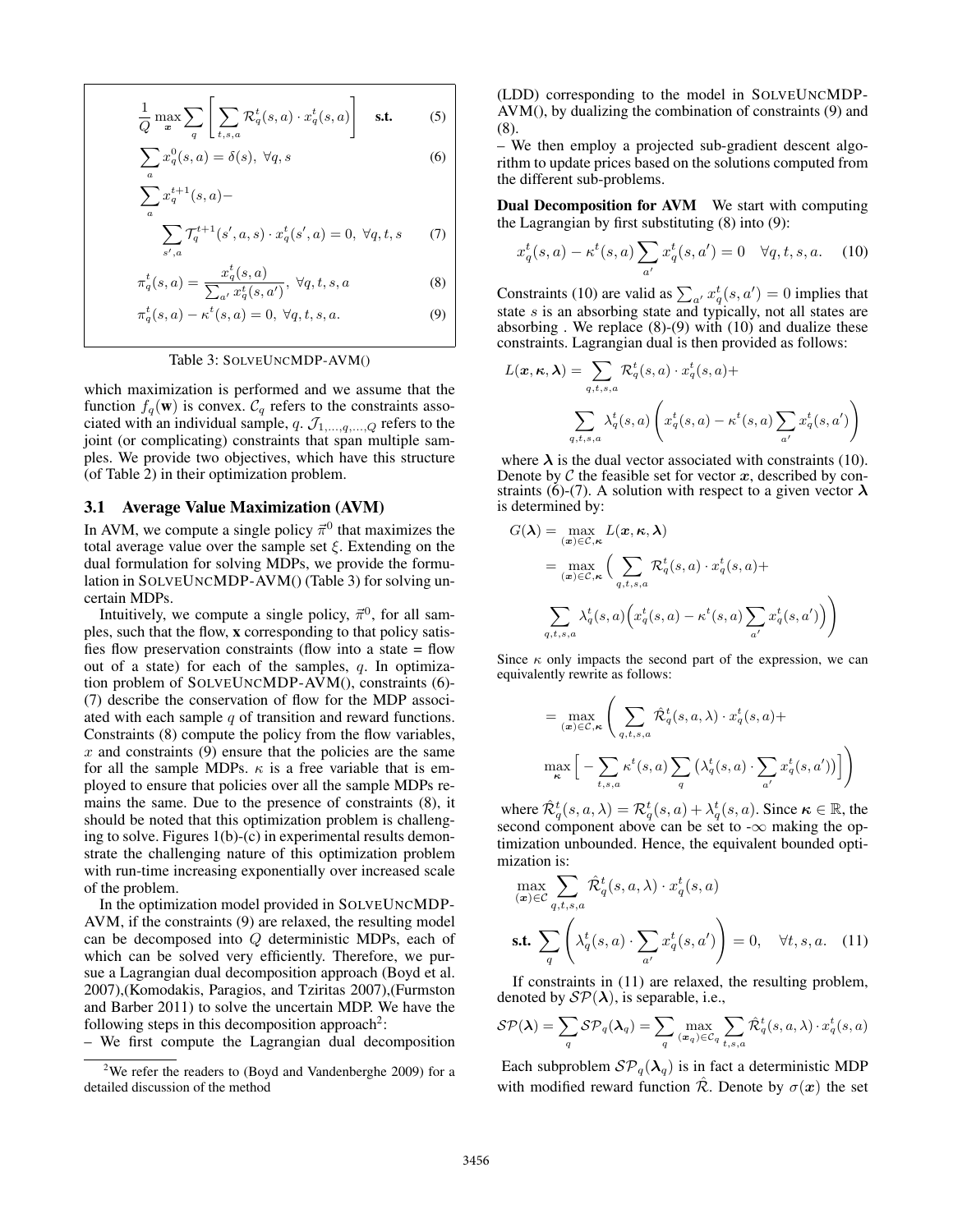of feasible vector  $\lambda$  defined by constraints in (11) associated with  $x$ , and  $x^*$  an optimal vector  $x$ . An optimal objective value  $V^*$  can be expressed as:

$$
\mathcal{V}^* = \min_{\boldsymbol{\lambda} \in \sigma(\boldsymbol{x}^*)} \sum_q G_q(\boldsymbol{\lambda}_q) \le \min_{\boldsymbol{\lambda} \in \sigma(\boldsymbol{x})} \sum_q G_q(\boldsymbol{\lambda}_q). \tag{12}
$$

We must obtain  $\lambda \in \sigma(x)$  to find a valid upper bound. This is enforced by projecting vector  $\lambda$  to a feasible space  $\sigma(x)$  and this method is the projected subgradient method (Boyd et al. 2007).

Lagrangian Subgradient Descent In this step, we employ projected sub gradient descent to alter prices,  $\lambda$  at the master. The updated prices are used at the slaves to compute new flow values, x, which are then used at the next iteration to compute prices at the master. The price variables and the flow variables are used to compute the upper and lower bounds for the problem. Let  $\bar{x}_q^t(s, a)$  denote the solution value obtained by solving the subproblems and  $\bar{\pi}_q^t(s,a) = \frac{\bar{x}_q^t(s,a)}{\sum_{s,t} \bar{x}_s^t(s,a)}$  $\frac{x_q(s,a)}{\sum_{a'} \bar{x}_q^t(s,a)}$ . We also use  $V(\vec{\pi}^0)$  (=  $\sum_q \mathcal{V}_q(\vec{\pi}^0)$ ) to represent the objective value of the model (5)-(9) associated with a single policy  $\vec{\pi}^0$  imposed across all the samples. An index  $k$  in brackets is used to represent the iteration counter. The projected sub-gradient descent algorithm is described as follows:

(1) Initialize  $\lambda^{(k=0)} \leftarrow 0$ ,  $UB^{(0)} \leftarrow \infty$ ,  $LB^{(0)} \leftarrow -\infty$ (2) Solve the subproblems  $\mathcal{SP}_q(\lambda_q)$ ,  $\forall q$  and obtain the solution vector  $\bar{x}_{q}^{(k)}, \forall q.$  Solution vector is then used to compute the policy corresponding to each sample q,  $\vec{\bar{\pi}}_q^0$ ,  $\forall q$ . (3) Set

$$
UB^{(k+1)} \leftarrow \min\left\{UB^{(k)}, G(\boldsymbol{\lambda}^{(k)})\right\};\tag{13}
$$

$$
LB^{(k+1)} \leftarrow \max\left\{LB^{(k)}, \max_{q} \sum_{q'} \mathcal{V}_{q'}(\vec{\pi}_{q}^{0})\right\} \qquad (14)
$$

$$
\boldsymbol{\lambda}^{(k+1)} \leftarrow proj_{\sigma(\vec{\boldsymbol{x}}^{(k)})} \left(\boldsymbol{\lambda}^{(k)} - \alpha^{(k)} \cdot \partial G'(\boldsymbol{\lambda}^{(k)})\right)
$$

(4) If any of the following criterion are satisfied, then stop:  $UB^{(k)} - LB^{(k)} \leq \epsilon$  or  $k = MAX\_ITERS$  or UB - LB remains constant for a fixed number of iterations, say GAP\_CONST\_ITERS.

**Otherwise** set  $k \leftarrow k + 1$  and go to 2.

Upper bound,  $UB^{(k+1)}$  represents the dual solution corresponding to the given prices and hence is an upper bound as indicated in Equation (12). Lower bound,  $LB^{(k+1)}$  represents the best feasible (primal) solution found so far. To retrieve a primal solution corresponding to the obtained dual solution, we consider the policy (of the ones obtained for each of the samples) that yields the highest average value over all samples. Equation 14 sets the LB to the best known primal solution.

In step 3, we compute the new lagrangian multipliers  $\lambda$  (Boyd et al. 2007; Furmston and Barber 2011):

$$
\tilde{\lambda}^{t, (k+1)}_q(s,a) = \lambda^{t, (k)}_q(s,a) - \alpha^{(k)} \bar{\pi}^t_q(s,a), \forall q,t,s,a
$$

Denote by  $\bar{z}_q^t(s) = \sum_a \bar{x}_q^t(s,a)$ . We project this value to the feasible set  $\times(\bar{x}^{(k)})$  by computing:

$$
\lambda_q^{t,(k+1)}(s,a) = \tilde{\lambda}_q^{t,(k+1)}(s,a) - \sum_{q' \le Q} \left( \frac{\bar{z}_{q'}^t(s)}{\sum_{q'' \le Q} \bar{z}_{q''}^t(s)} \tilde{\lambda}_{q'}^{t,(k+1)}(s,a) \right), \forall q, t, s, a \quad (15)
$$

which ensure that constraints (11) are satisfied. The stepsize value is computed as:

$$
\alpha^{(k)} = \frac{\max_{q,t,s,a,} \{R_q^t(s,a)\}}{k}
$$

Proposition 1 *Price projection rule in Equation* (15) *ensures that constraint in* (11) *is satisfied.*

Proof Sketch<sup>3</sup> If the given lambda values do not satisfy the constraint in (11), then, we can subtract the weighted average from each of the prices to satisfy the constraint.

A key advantage of the LDD approach is the theoretical guarantee on solution quality if sub-gradient descent is terminated at any iteration  $k$ . Given lower and upper bounds at iteration k, i.e.,  $LB^{(k)}$  and  $UB^{(k)}$  respectively, the optimality gap for the primal solution (retrieved in Step 3 of projected sub gradient descent) is  $\frac{UB^{(k)} - LB^{(k)}}{UB^{(k)}}\%$ . This is because  $LB^{(k)}$  and  $UB^{(k)}$  are actual lower and upper bounds on optimal solution quality.

Mixed Integer Linear Program (MILP) Formulation for AVM In this section, we first prove an important property for the optimal policy when maximizing average value in Uncertain MDPs. Before we describe the property and its proof, we provide definitions of deterministic and randomized policies.

**Definition 1** A policy,  $\hat{\vec{\pi}}^0$  is **randomized**, if there exists at *least one decision epoch,* t *at which for at least one of the states, s there exists an action a, such that*  $\hat{\pi}^t(s, a) \in (0, 1)$ *. That is to say, probability of taking an action is not 0 or 1, but a value between 0 and 1. A policy,*  $\hat{\vec{\pi}}^0$  *is deterministic if it is not randomized.*

It should be noted that every randomized policy  $\hat{\vec{\pi}}^0$  can be expressed as a probability distribution over the set of deterministic policies,  $\Pi$  i.e.,  $\hat{\vec{\pi}}^0 = \Delta(\Pi)$ , where  $\Delta$  is a probability distribution.

Proposition 2 *For an uncertain MDP with sample set of transition and reward models given by* ξ*, there is an average value maximizing policy that is deterministic*<sup>4</sup> *.*

Since the policy for AVM objective is always deterministic (shown in Proposition 2), another way of solving the optimization in Table 3 is by linearizing the non-linearity in constraint 8. Let

$$
z_q^t(s, a) = \pi_q^t(s, a) \cdot \sum_{a'} x_q^t(s, a')
$$
 (16)

<sup>&</sup>lt;sup>3</sup>Refer to supplementary material for detailed proof.

<sup>&</sup>lt;sup>4</sup>Please refer to supplementary material for the proof.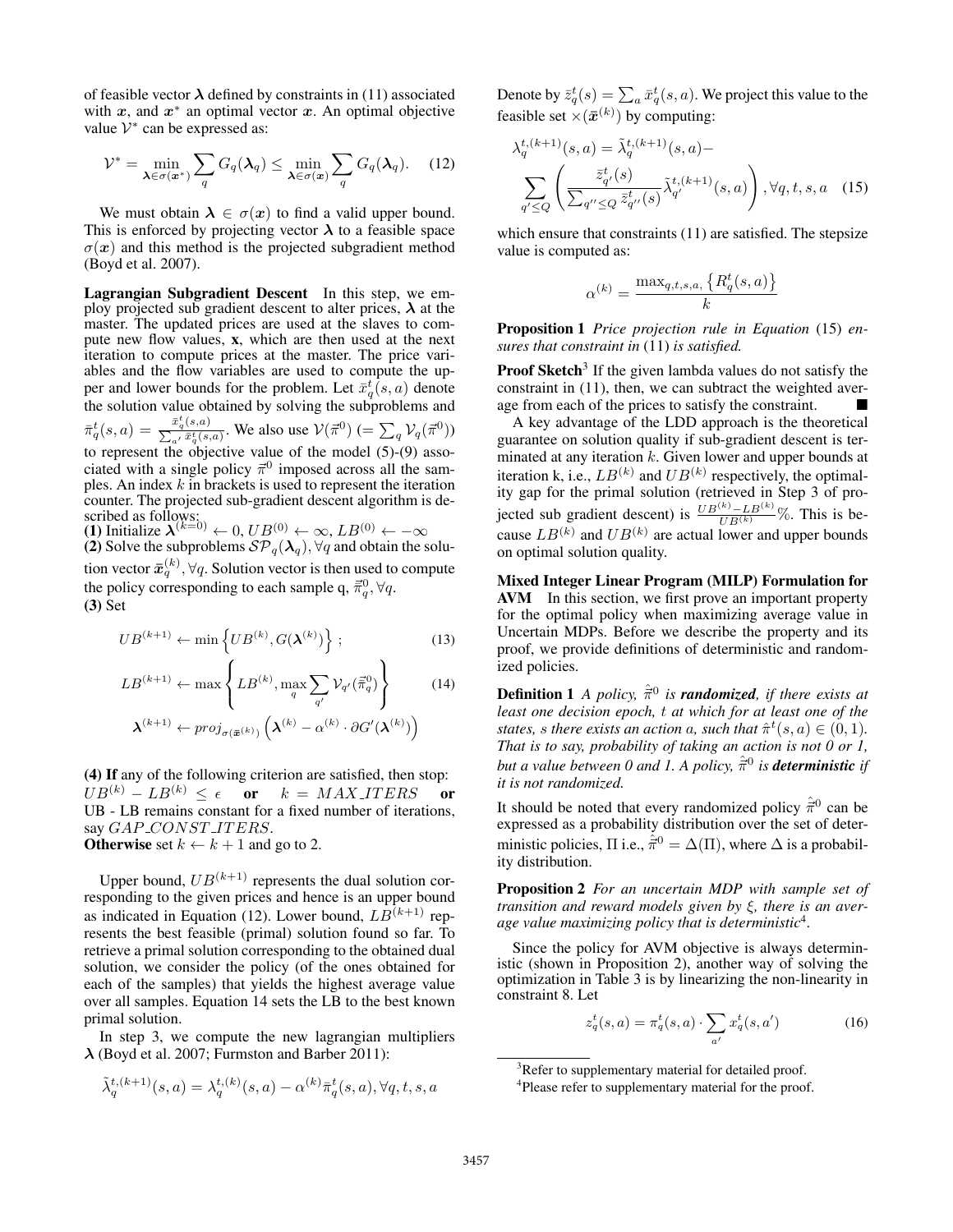$$
\frac{1}{Q} \max_{\bm{x}} - \sum_{q} y_q \tag{18}
$$

s.t.  $(6) - (9)$  and

$$
\sum_{t,s,a} \mathcal{R}_q^t(s,a) \cdot x_q^t(s,a) + M \cdot y_q \ge \frac{\beta}{100} \hat{v_q}^*, \ \forall q \qquad (19)
$$

$$
y_q \in \{0, 1\}, \ \forall q. \tag{20}
$$

#### Table 4: SOLVEUNCMDP-CPM()

Then, linear constraints corresponding to the non-linear constraint 8 of Table 3 are given by:

$$
z_q^t(s, a) \le \pi_q^t(s, a) \cdot M \quad ; \quad z_q^t(s, a) \le \sum_{a'} x_q^t(s, a');
$$
  

$$
z_q^t(s, a) \ge \sum_{a'} x_q^t(s, a') - (1 - \pi_q^t(s, a)) \cdot M; \quad ; \quad z_q^t(s, a) \ge 0
$$

where M refers to a large positive constant.

## 3.2 Confidence Probability Maximization (CPM)

The decomposition scheme and the sub-gradient descent algorithm in the previous section can be also applied to CPM. With CPM, the goal is to find a single policy  $\vec{\pi}^0$  across all instantiations of uncertainty, so as to achieve the following:

$$
\max_{\vec{\boldsymbol{\pi}}^0} \{\alpha\} \qquad \text{s.t.} \quad \mathbb{P}\left(v_q(\vec{\boldsymbol{\pi}}^0) \ge \frac{\beta}{100} \hat{v}_q^*\right) \ge \alpha \quad (17)
$$

The optimization model can be rewritten over the sample set,  $\xi$  as shown in Table 4. The objective function (18) minimizes the number of scenarios violating constraints (19). Denote by  $C_{CPM}$  the set of constraints defined by C and constraints (19)-(20). Using a similar approach to the AVM case, we can write the Lagrangian function

$$
L_{CPM}(\boldsymbol{x}, \boldsymbol{y}, \boldsymbol{\kappa}, \boldsymbol{\lambda}) = -\sum_{q} y_q +
$$
  

$$
\sum_{q, t, s, a} \lambda_q^t(s, a) \left( x_q^t(s, a') - \kappa^t(s, a) \sum_{a'} x_q^t(s, a') \right).
$$

As a consequence,

$$
G_{CPM}(\lambda) = \max_{(\mathbf{x}, \mathbf{y}) \in C_{CPM}, \kappa} L(\mathbf{x}, \mathbf{y}, \kappa, \lambda)
$$
  
= 
$$
\max_{(\mathbf{x}, \mathbf{y}) \in C_{CPM}} \left( -\sum_{q} y_q + \sum_{q, t, s, a} \lambda_q^t(s, a) \cdot x_q^t(s, a) + \max_{\kappa} \left[ -\sum_{t, s, a} \kappa^t(s, a) \sum_{q} \left( \lambda_q^t(s, a) \cdot \sum_{a'} x_q^t(s, a') \right) \right] \right)
$$

and the corresponding subproblem can be written as

$$
SP_{CPM}(\lambda) = \sum_{q} SP_{CPM,q}(\lambda_q)
$$
  
= 
$$
\sum_{q} \max_{(\mathbf{x}_q, \mathbf{y}_q) \in C_{CPM,q}} \left( -y_q + \sum_{t,s,a} \lambda_q^t(s,a) \cdot x_q^t(s,a) \right)
$$

The resulting subproblem  $\mathcal{SP}_{CPM,q}(\lambda_q)$  is a binary-linear program with a single binary variable which can be solved efficiently. The LDD algorithm proposed earlier can be applied to this problem by replacing  $\mathcal{SP}(\lambda)$  with  $\mathcal{SP}_{CPM}(\lambda)$ .

## 4 Experimental Results

Our experiments are conducted on path planning problems that are motivated by disaster rescue and are a modification of the ones employed in Bagnell *et al.* (Bagnell, Ng, and Schneider 2001). In these problems, we consider movement of an agent/robot in a grid world. On top of the normal transitional uncertainty in the map (movement uncertainty), we have uncertainty over transition and reward models due to random obstacles (due to unknown debris) and random reward cells (due to unknown locations of victims). Furthermore, these uncertainties are dependent on each other due to patterns in terrains. Each sample of the various uncertainties represents an individual map and can be modelled as an MDP. We experimented with grid worlds of multiple sizes (3x5,4x5, 5x5 etc.), while varying number of obstacles, reward cells. We assume a time horizon of 10 for all problems. Note that subproblems are solved using standard solvers. In this case, we used CPLEX.

Averaged MDP (AMDP) is one of the approximation benchmark approaches and we employ it as a comparison benchmark because: (a) It is one of the common comparison benchmarks employed (Chen and Bowling 2012; Delage and Mannor 2010); (b) It provides optimal solutions for AVM objective in reward only uncertain MDPs; We compare the performance of AMDP with our LDD approach on both AVM and CPM objectives. AMDP computes an output policy for an uncertain MDP by maximizing expected value for the averaged MDP. Averaged MDP corresponding to an uncertain MDP,  $\langle S, A, \xi, Q, H \rangle$  is given by the tuple  $\langle \mathcal{S}, \mathcal{A}, \hat{T}, \hat{R} \rangle$ , where

$$
\hat{T}^t(s, a, s') = \frac{\sum_q \mathcal{T}_q^t(s, a, s')}{Q} ; \quad \hat{R}^t(s, a) = \frac{\sum_q \mathcal{R}_q^t(s, a)}{Q}
$$

Even though AMDP is a heuristic algorithm with no guarantees on solution quality for our problems, it is scalable and can provide good solutions especially with respect to AVM.

On the AVM objective, we compare the performance of the LDD with the MILP (described in Section 3.1) and the AMDP approach. AMDP is faster than LDD, finishing in a couple of minutes on all the problems, because we essentially have to solve an MDP. Figure 1a provides the solution quality results over three different maps (3x5, 4x5 and 5x5) as the number of obstacles is increased<sup>5</sup>. We represent the number of obstacles present in the map on X-axis and on Y-axis, we represent the difference in solution quality (expected value) obtained by LDD and AMDP.

Each point in the chart is averaged over 10 different uncertain MDPs (for the same number of obstacles). There are three different lines in the graph and each corresponds to a different grid world. 15z represents 3x5 map, 20z represents 4x5 map and 25z represents 5x5 map. We make the following key observations from the figure:

(i) As the number of obstacles is increased, the difference between the solution quality of LDD and AMDP typically increases, irrespective of the map. Intuitively, as there are

<sup>&</sup>lt;sup>5</sup>It should be noted that as number of obstacles is increased, the uncertainty over transitions and consequently the overall uncertainty in the problem is increased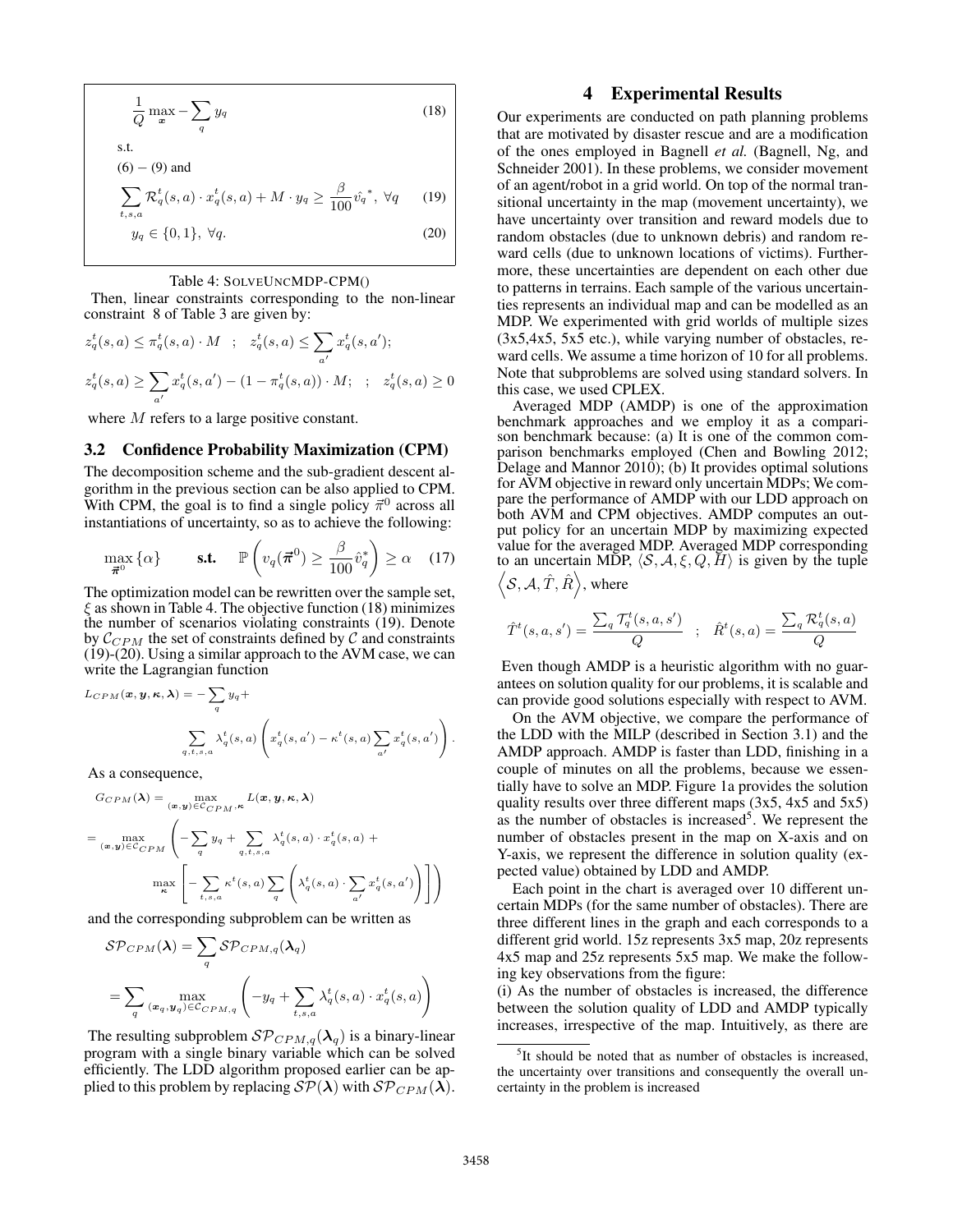

Figure 1: AVM: (a): LDD vs AMDP; (b)-(d): LDD vs MILP; (e): LDD % from optimal; CPM: (f)-(h): LDD vs AMDP

more number of obstacles, there is more uncertainty in the environment and consequently there is more variation over the averaged MDP. Due to this, as the number of obstacles is increased, the performance gap between LDD and AMDP increases. Since the maximum reward in any cell is 1, even the minimum gap represents a reasonable improvement in performance.

(ii) While LDD always provides better solution quality than AMDP, there are cases where there is a drop in performance gap for LDD over AMDP. An example of the performance drop is when number of obstacles is 6 for the 20z case. Since the samples for each case of number of obstacles are generated independently, hence the reason for drop in gaps for certain cases.

We first compare performance of LDD and MILP with respect to run-time: (a) as we increase the number of samples in Figure 1b; (b) as we increase the size of the map in Figure 1c. Here are the key observations:

(i) As the number of samples is increased, the time taken by MILP increases exponentially. However, the run-time for LDD increases linearly with increase in number of samples. (ii) As the size of the grids is increased, the time taken by MILP increases linearly until the 30z case and after that the run-time increases exponentially. However, the run-time performance of LDD increases linearly with map size.

We show the upper bound on optimality gap (  $\sqrt{ }$ UB−LB  $rac{B-LB}{UB}$ of LDD in Figure 1d. As we increase

the number of obstacles, we did not observe any patterns in optimality gap. Alternatively, we do not observe any degradation in performance of LDD with increase in number of obstacles. Overall, policies obtained had a guarantee of 70%-80% of the optimal solution for all the values of number of obstacles. While optimality gap provides the guarantee on solution quality, typically, the actual gap w.r.t optimal solution is lower. Figure 1e provides the exact optimality gap obtained using the MILP. The gap is less than 12% for all cases. Overall, results in Figures 1a, 1b, 1c, 1d and 1e demonstrate that LDD is not only scalable but also provides high quality solutions for AVM uncertain MDPs.

Our second set of results are related to CPM for Uncertain MDPs. Since, we do not have an optimal MILP for CPM, we only provide comparison of LDD against the AMDP approach. We perform this comparison as  $\beta$ (the desired percentage of optimal for each sample), number of obstacles and number of samples are increased. Unless otherwise specified, default values for number of obstacles is 8, number of samples is 10 and  $\beta$  is 0.8.

Figure 1f provides the results as  $\beta$  is increased. On X-axis, we have different  $\beta$  values starting from 0.5 and on Y-axis, we plot the difference in average performance (w.r.t number of samples where policy has value that is more than  $\beta$  fraction of optimal) of LDD and AMDP. We provide the results for 3 different grid worlds. As expected, when  $\beta$  value is low, the number of samples satisfying the chance constraint with AMDP are almost equal to the number with LDD. This is because, AMDP would obtain a policy that works in the average case. As we increase the  $\beta$ , LDD outperforms AMDP by a larger number of samples until 0.8. After 0.8, we observe that the performance increase drops. This could be because the number of samples which satisfy the chance constraint as probability reaches 90% is small (even with LDD) and